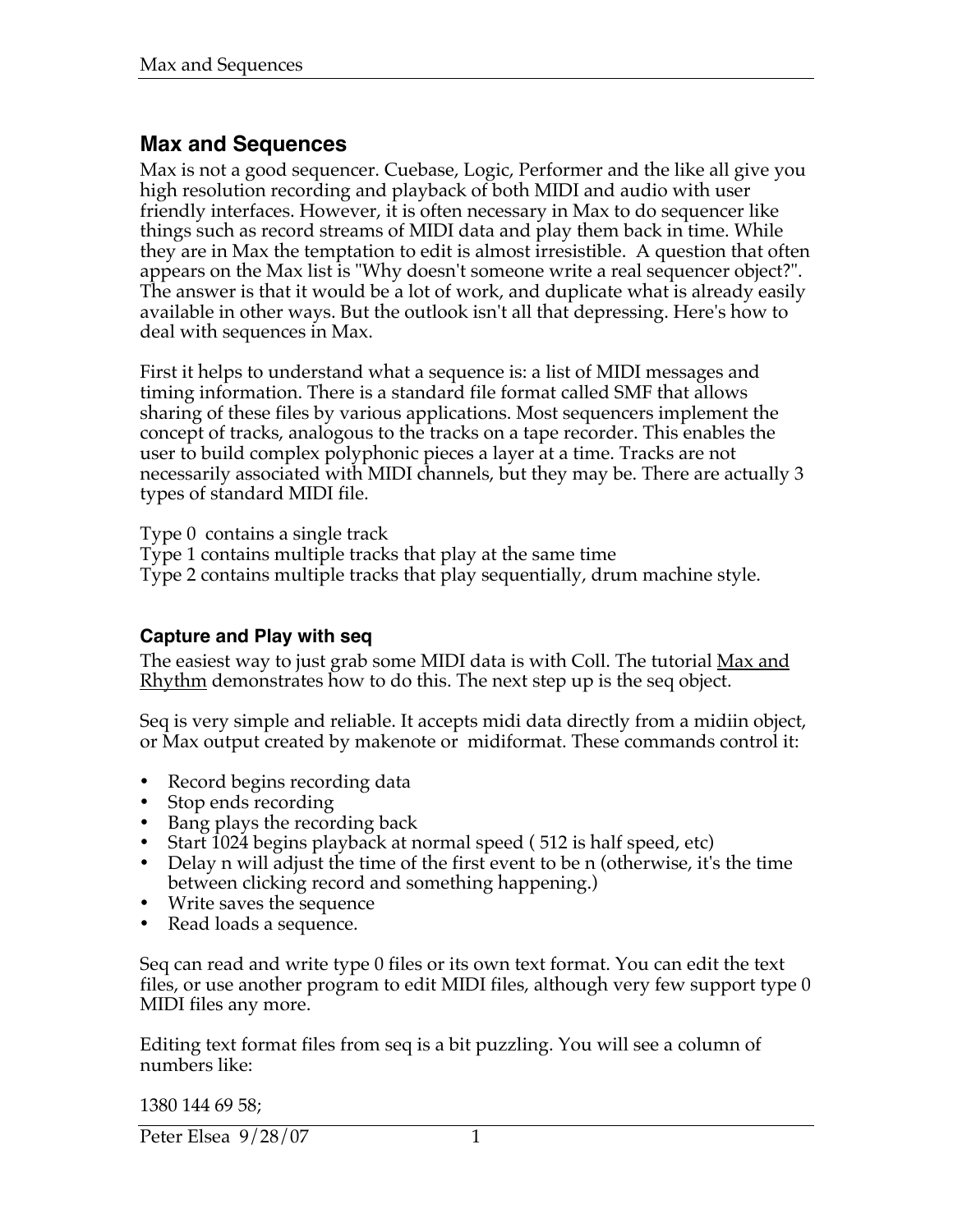1680 144 69 0; 1730 144 67 60; 2055 144 64 67; 2095 144 67 0; 2340 144 64 0;

This may remind you of the contents of a coll, and with good reason. The two objects share the formatting code. What you have here is a time in milliseconds, followed by the data to be put out. You can fix wrong notes, delete notes and adjust times. Remember that 144 represents the note on + channel number message, so to move a note to channel 2 you'd put 145.

#### **Follow**

Follow is a slightly elaborated seq. In addition to the seq commands it has hook, which allows you to change the speed of playback as you play. The argument to hook is a ratio, so hook 0.5 will slow things by half.

The follow n message puts the object into score following mode. N refers to which message to watch for initially. (The first has an index of 0.) Follow waits for a message that matches, sends the index, and waits for the next one. Follow looks ahead a couple of messages and jumps if one is skipped. All of this lets the patcher know where the performer is in their part.

Follow is not limited to MIDI style messages. You can put note numbers or any other data into it.

#### **Outside help**

Most veteran Maxers prefer to use Eric Singer's seqPlayer object to play sequences recorded elsewhere. It's still limited to type 0 MIDI files, but has a lot of nice features. Primarily, it is beat driven, and you provide the beats (after defining a tempo, of course). This way it can speed up and slow down to match a performance. It also does loops and other neat things. Since it's not in the Max documentation, I've appended the instructions to this tutorial. SeqPlayer does not record.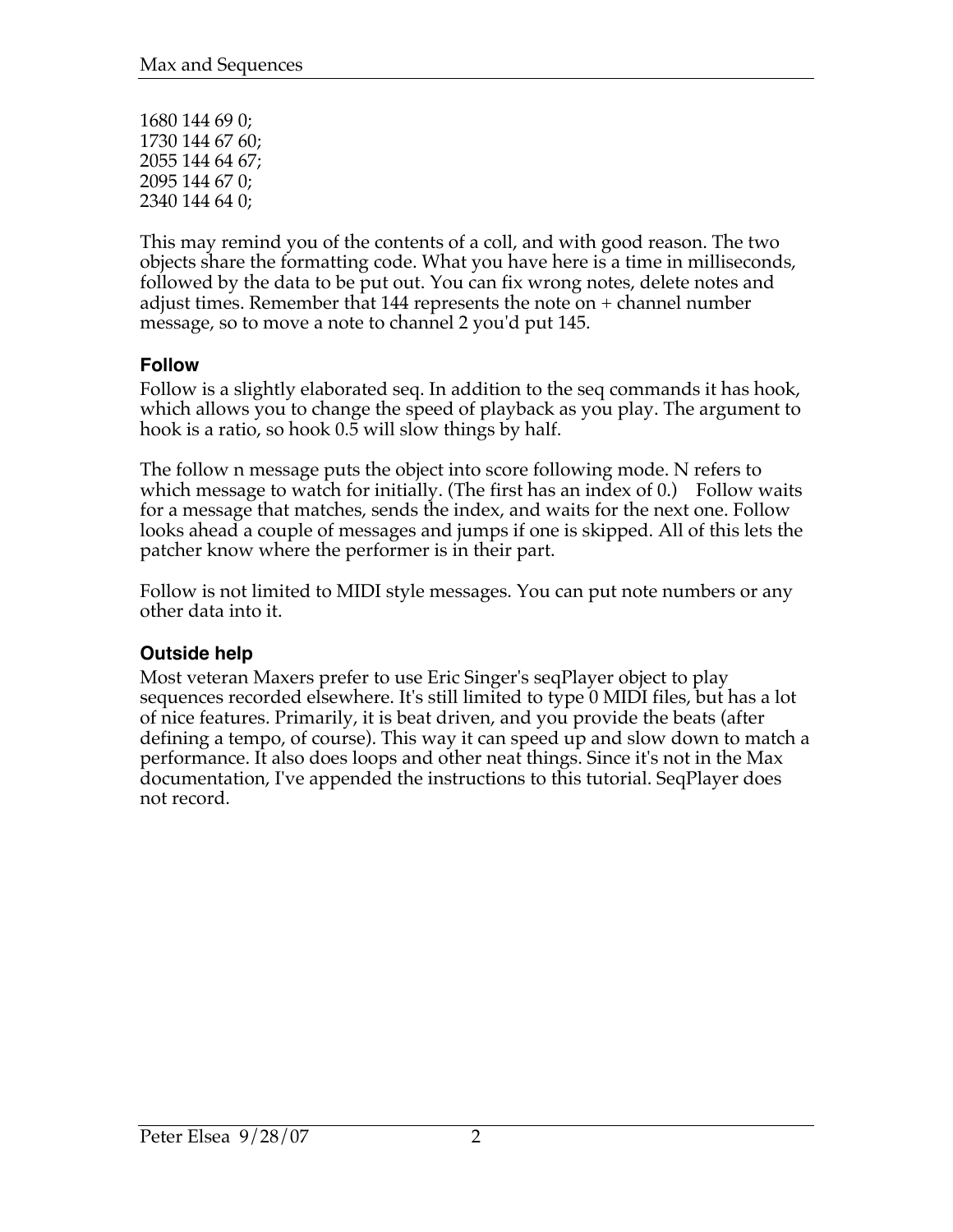#### **Multitrack recording.**

The next step up is MTR. This is just a data recorder, not a midi recorder per se, but you can easily record MIDI data with it. You have to do a bit of building to get just what you want, but it does allow overdubbing. It has an inlet for each track as well as an inlet for master control. Commands to the master affect all tracks, but you can send play 2 to the master and just hear track 2

- Record begins recording data
- Stop ends recording
- Bang plays the recording back
- Play begins playback at normal speed
- Mute and unmute control individual channels
- Delay n will adjust the time of the first event to be n (otherwise, it's the time between clicking record and something happening.)
- Write saves the sequence
	- Read loads a sequence.

The command next steps through the recorded data. It also outputs the time until the next data point, which you could use to control a metro, as described below for detonate. Here's a simple 8 track patch:

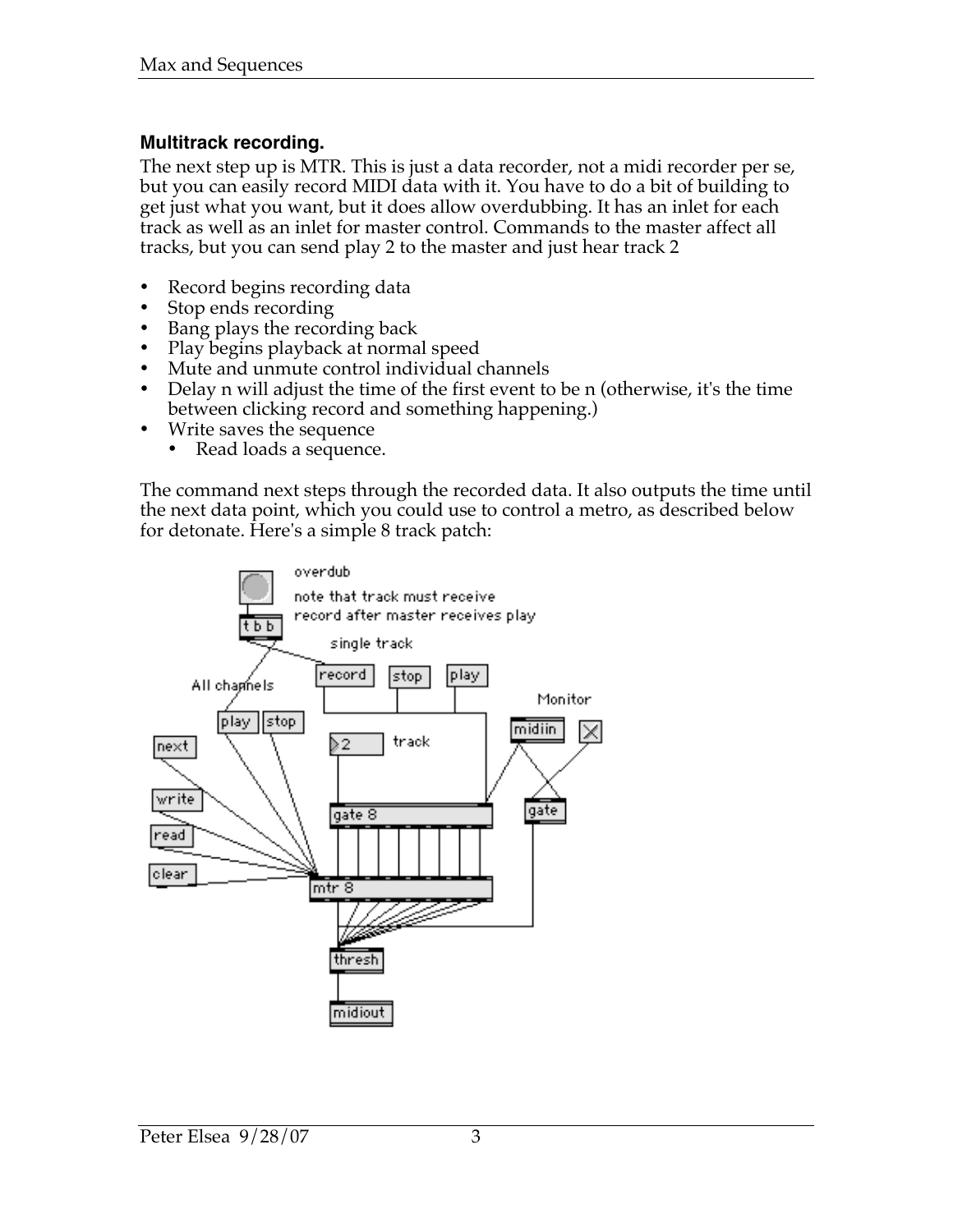As you can see, you need to direct the commands to the proper inlets. The thresh is necessary to get the data back into lists for the midiout object. If you were just recording ints this would not be necessary.

Mtr files can also be edited as text, but the formatting is a bit different. Like

Track 1; 1005 144;  $062;$ 0 64; 140 144; 0 62;  $00;$ 

Here, the times are between events, and each int gets its own line. A midi note on message will get three lines, with 0 delta time for the second and third numbers. If you change a time, you must make a complimentary adjustment to the following time.

## **Detonate**

Detonate does some basic recording, but most importantly, it plays type 2 MIDI files. It's really a sequencer kit (you'd need one per track to do a multi track recorder). Here's how to use it as a simple MIDI file player:



All detonate does is provide data for the current event and time to the next event when it gets the next message. This time can be fed to a metro to give durations.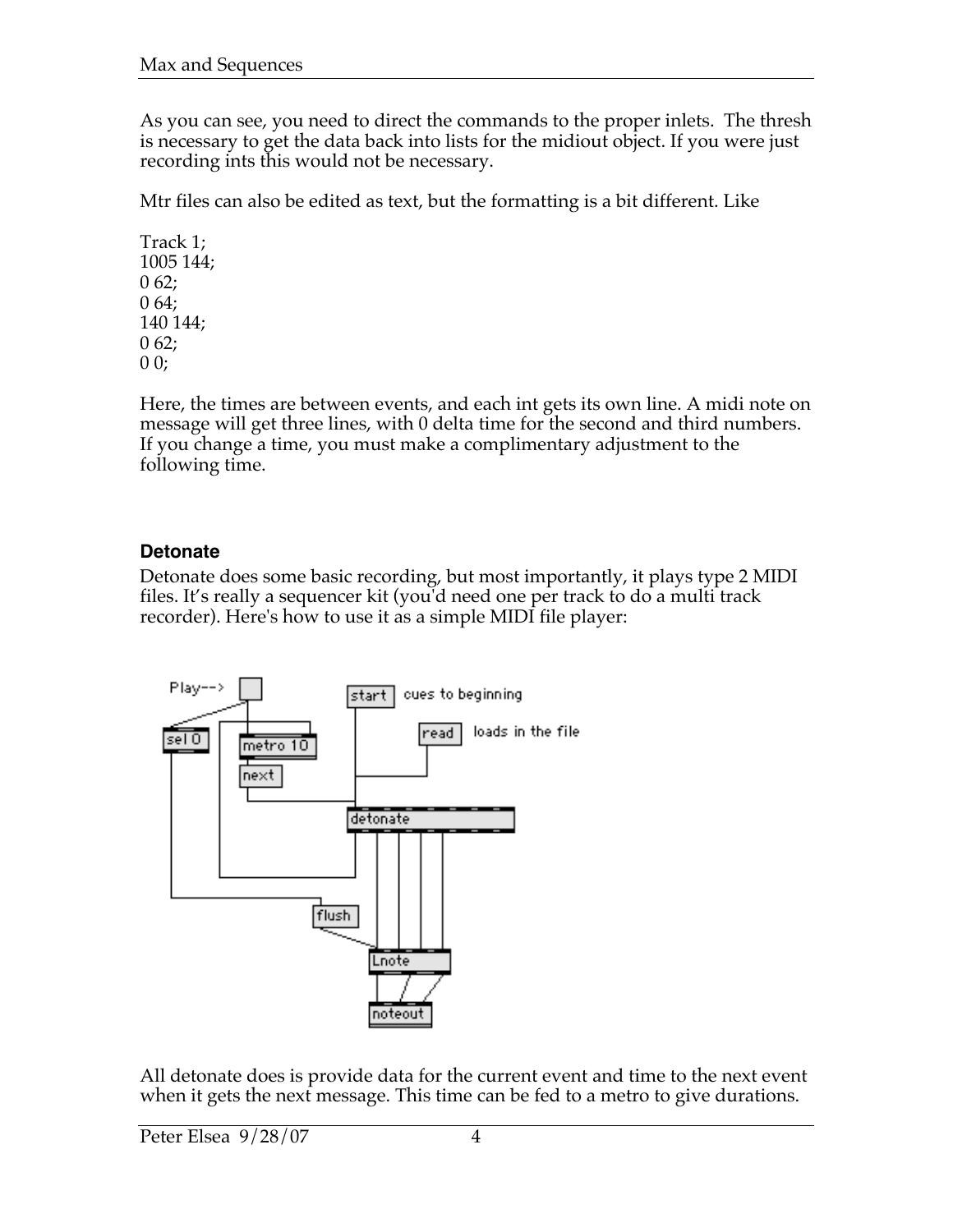If you want to change playback speed, you have to modify the timings on the way to the metro.

You have to use Lnote to get the channels under control -- makenote would not send the note offs properly. The flush message cuts all notes when playback is stopped.

You can do score following too. Detonate is more forgiving of mistakes, depending on how some parameters are set.

One of the most interesting features of detonate is that it will open type 1 files, but saves type 0 files, so they could be played by seqPlayer.

Detonate has some very nice editing features: double click on the object to get started.

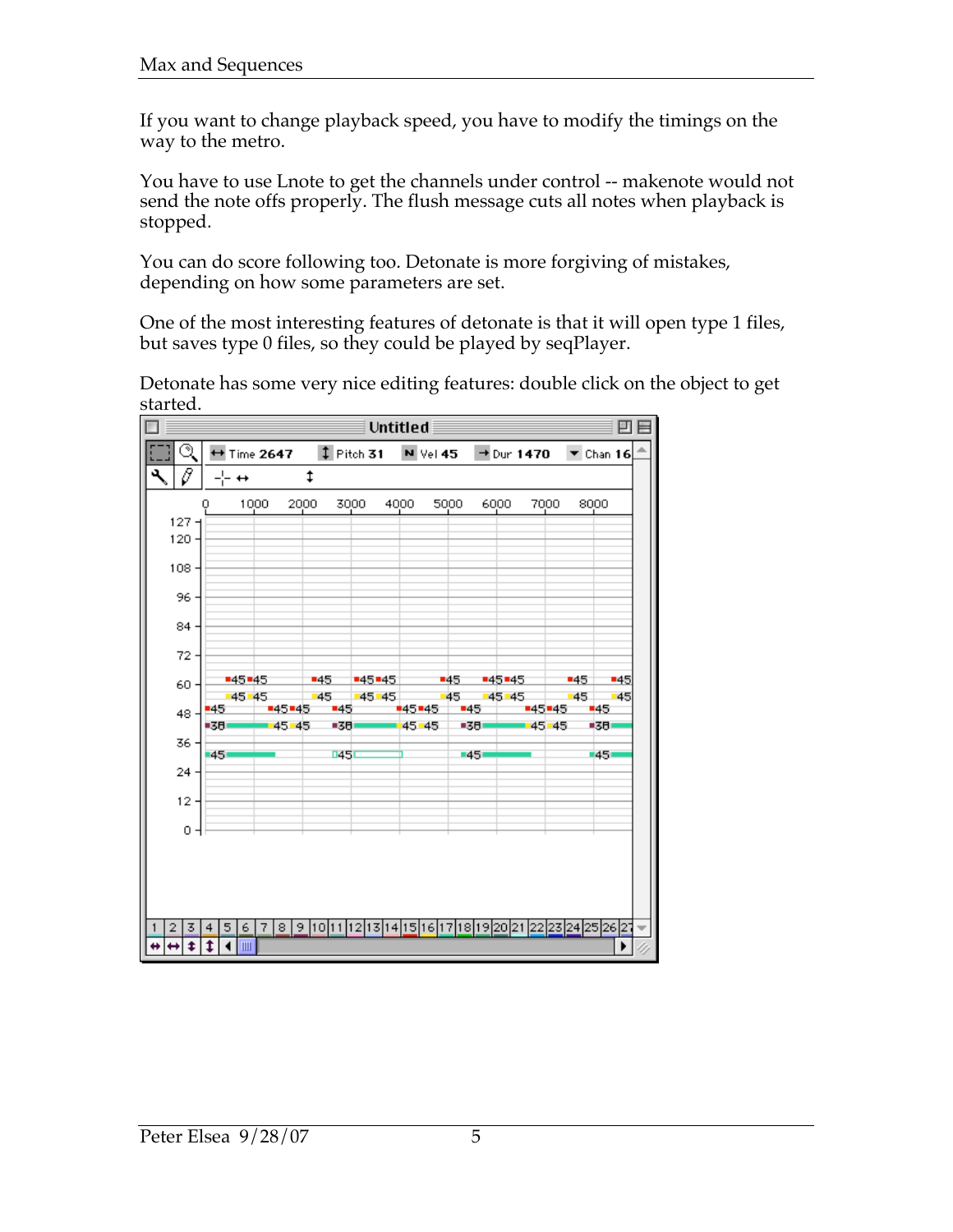#### **Communicating With Other Sequencers**

These are all useful as far as they go, but pretty lame compared to logic. For best results, you should integrate Max with a real sequencer. There are two ways to do this:

- Build your patch as a plug-in with pluggo
- Use the backdoor MIDI paths that Max installs

For instance, to send data from Logic to Max:

Launch Max before Logic. This will give two new options for output in logic. They are called "to MaxMSP" 1 and 2.

You select one of these as the output port in logic



In Max all notein etc objects can read these ports in the pop-up you get when you double click:

| All Devices by Channel |
|------------------------|
| microKONTROL Port 1    |
| microKONTROL Port 2    |
| microKONTROL Port 3    |
| to MaxMSP 1            |
| to MaxMSP 2            |
| Capslock Keyboard      |

Likewise, you can send stuff the other way by selecting from maxMSP as the output port. It will just turn up in Logic with no extra settings.

## **Displaying Sequences**

Here's a patch that shows a sequence on the LCD instead of playing it. Basically, detonate is set to play the file as fast as possible. The filein object is just there to give a bang when the file is loaded. (right to left precedence means the filein won't load until detonate has finished.) This data is captured and displayed as described in the Max and graphics tutorial. The time and duration outputs of detonate are used to set the left and right coordinates of rectangles.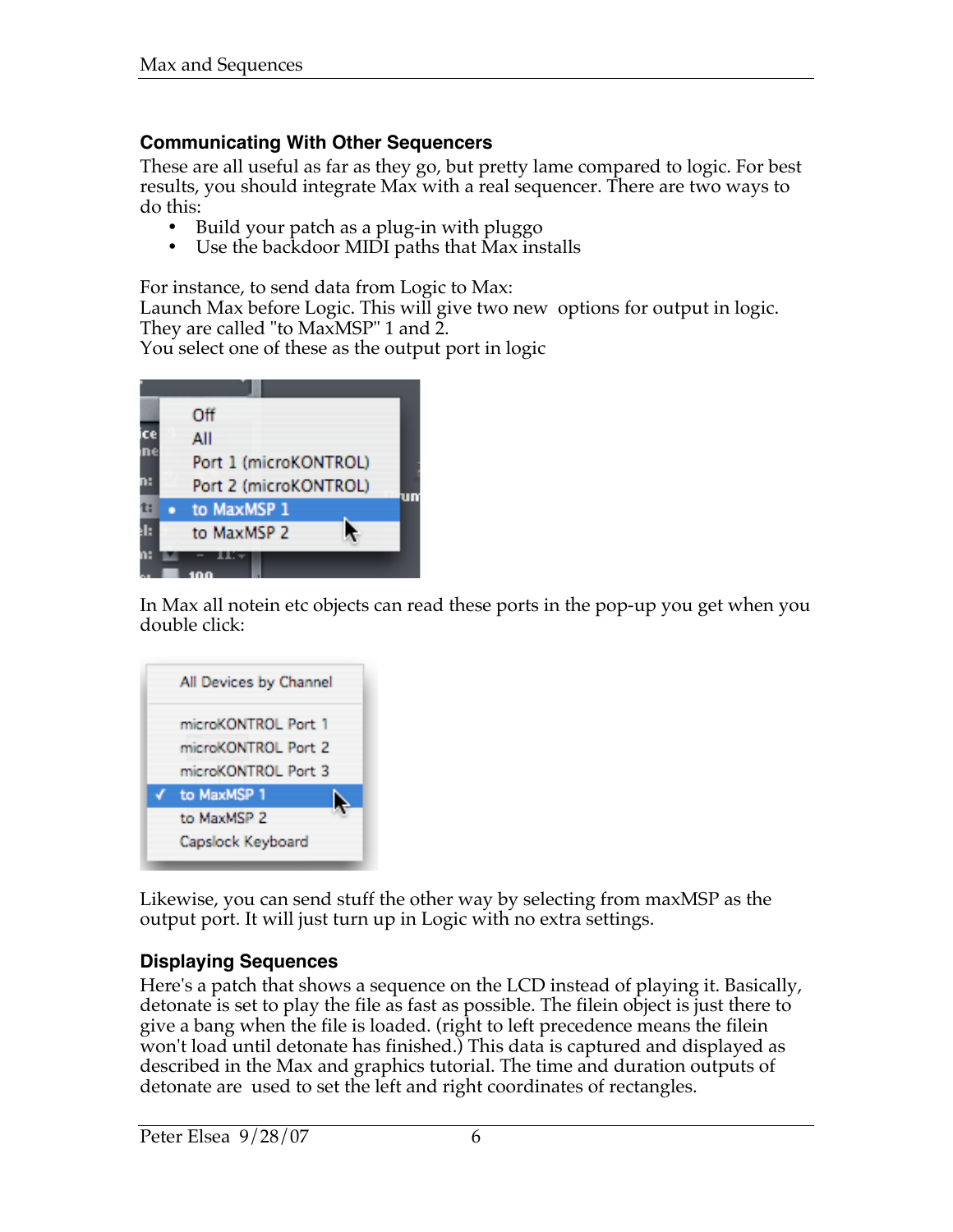It wouldn't be hard to then play the detonate in the normal way and move a cursor (as a sprite) across the display.

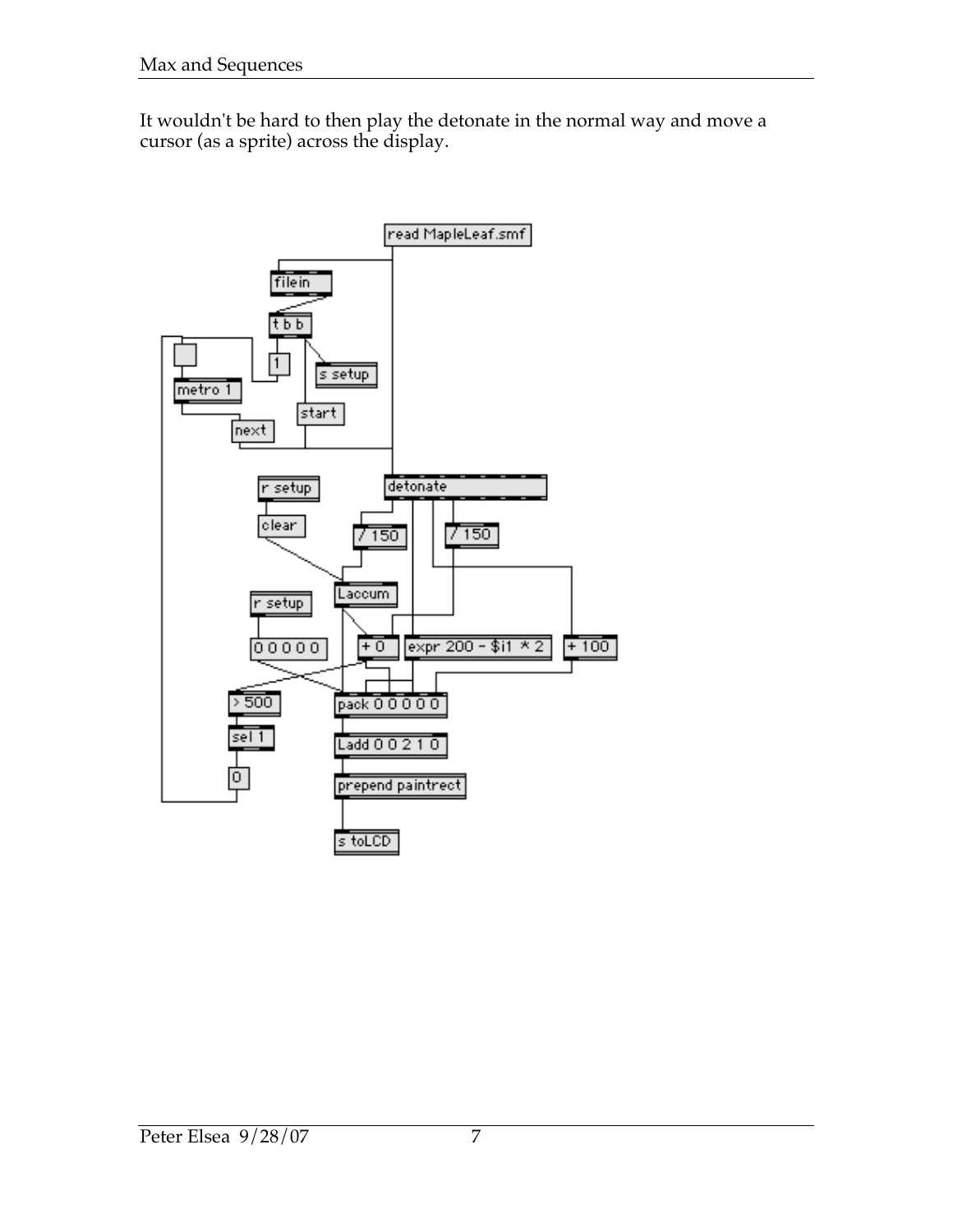# **Appendix**

## **SeqPlayer**

© 1996-99 Eric L. Singer eric@ericsinger.com http://ericsinger.com/cyclopsmax.html

SeqPlayer plays Type 0 Standard MIDI Files. SeqPlayer accepts bangs and outputs the MIDI events in the sequence in a beat-by-beat manner out the leftmost outlet. Each bang causes MIDI events for a certain amount of sequence time to be output. The amount of time depends on the bang resolution.

The bang resolution is set with a 'bangsperqn' or 'qnsperbang' message ("bangs per quarter note," and "quarter notes per bang," respectively). The default is one bang per quarter note, or quarter note per bang. The values of these messages are the inverse of each other and set the same parameter.

The bang resolution is used to calculate how much of the sequence to output on each bang. For example, 'bangsperqn 2' sets the bang resolution to 2 bangs per quarter note, meaning that SeqPlayer will output an eighth note's worth of time for each bang received. 'qnsperbang 2' sets the bang resolution to 2 quarter notes per bang, so SeqPlayer will output a half note's worth of time for each bang received.

## **Bang rate and event timing**

In external rate mode (the default state, or set with the 'external' message), SeqPlayer calculates a bang rate on each bang and uses this to extrapolate timing for events. For example, say you are beating at a rate of 1000 ms, beatsperqn is set to 1, and the current beat in the sequence contains a pair of eighth notes. The first eighth-note will play immediately on the bang and the second eighth-note will play 500 ms later. The rate is calculated as the time from the previous to the current bang; in other words, it is the interval between the bangs.

In fixed rate mode (set with the 'fixed' message), SeqPlayer doesn't calculate the bang rate, but uses a fixed value instead. For example, given a 'fixed 700' message, SeqPlayer will subsequently operate in 'fixed' mode and use a rate of 700 to extrapolate timings each time a bang is received.

## **About other messages**

'countoff' sets the number of countoff beats before starting or continuing playback. For example, upon receiving a 'countoff 4' message, SeqPlayer will "eat" the next four bangs. This must be set each time you want a countoff.

In external rate mode, when setting a countoff of 0, an initial rate can be specified as a second argument. For example, 'countoff 0 600' causes SeqPlayer to use a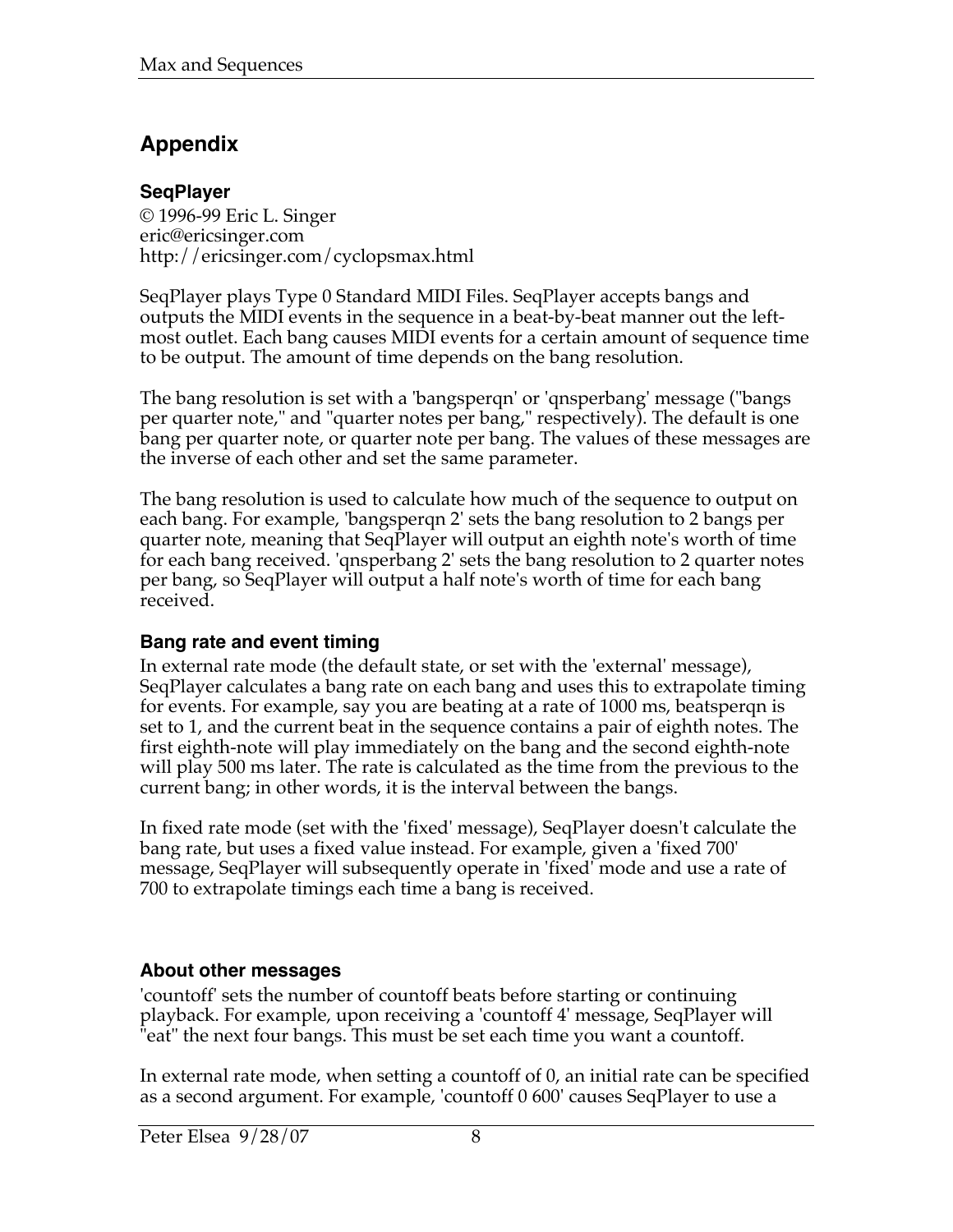rate of 600 for the initial beat. This is to get around the problem of having no previous beat from which to calculate the rate when the countoff is 0. This value is ignored in fixed rate mode.

The 'goto' message causes the sequence to jump to the specified bar and beat on the next bang. For example, 'goto 9 3' jumps to bar 9, beat 3, when the next bang is received.

'top' is equivalent to 'goto 1 1'.

'loop' causes the sequence to loop between a starting bar/beat and an ending bar/beat. For example, 'loop 5 1 10 1' causes the sequence to play between bar 5, beat 1 and bar 10, beat 1.

Looping works by jumping to the start bar/beat when the end bar/beat is reached. The jump occurs on a bang. Note that if the end bar/beat does not fall on a bang, then the jump will occur on the first bang after the end bar/beat is reached. 'loop' with no arguments turns off looping.

'map' remaps events from one channel to another, or turns events off for a channel. For example, 'map 1 9' causes all events occurring on channel 1 to be remapped to channel 9. 'map 1 0' turns off events on channel 1. 'map' with no arguments resets mappings to normal.

'flush' outputs note-offs for any notes which are "hanging" (ie. note-ons which haven't yet been followed by corresponding note-offs).

'autoflush' is used to set the auto-flush state. When auto-flushing is on (the default), SeqPlayer will automatically do a flush after a 'goto', 'top', 'map' or loop jump. This eliminates potential stuck notes.

'limitrate' limits the minimum and maximum rate for external rate calculations. For example, 'limitrate 100 1000' insures that the calculated rate will lie between 100 and 1000 milliseconds. This limits very short and very long durations, respectively.

## **About the other outlets**

The second, third, fourth and fifth outlets output the bar, beat, bang count and bang rate, respectively. The bang count is the number of bangs so far in the current measure. The bang rate is the calculated time from the last to the current bang. These values are updated each time a bang is received, before any MIDI is output. Note that if the bang resolution is set to output more than one beat of metric time per bang, the beat counter will skip intervening beat values. For example, with 'qnsperbang 2' in  $4/4$  time, the beat counter will count 1, 3, 1, 3, etc. Also, if the bang resolution is set to output a whole measure or more per bang, the bang counter will remain at 1. SeqPlayer reads time signature information from the file so the display is updated properly.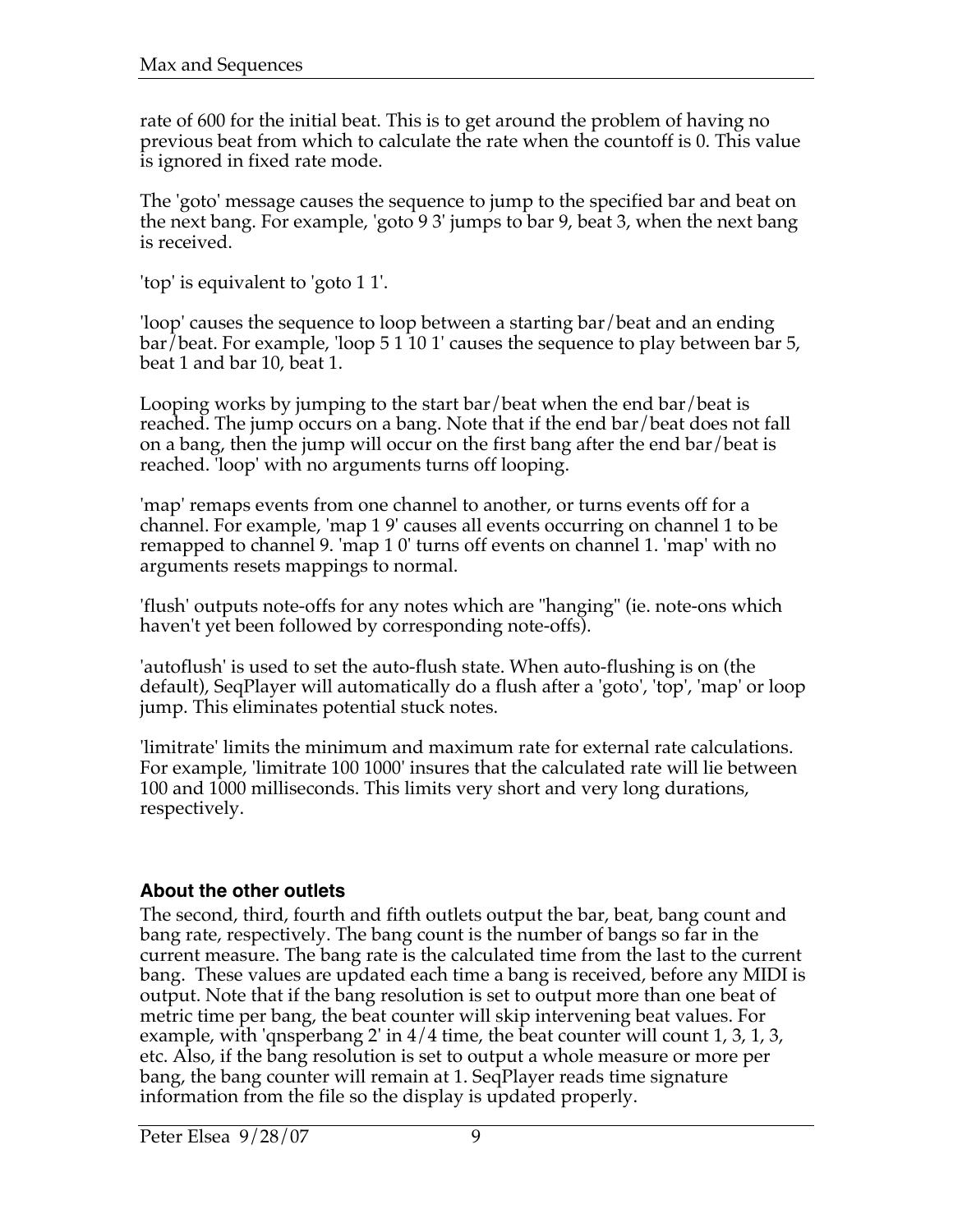The sixth outlet outputs a bang when the end of the sequence file is reached or an SMF end-of-sequence marker is encountered.

The seventh outlet outputs meta events as a list of ints, with the first int representing the meta event command. See the Standard MIDI File specs for more info.

Changes as of version 1.5

- now PPC-native (fat)

- added new outlet for bang rate (outlet 5)

- moved end of sequence outlet to outlet 6 to accomodate new outlet

Changes as of version 1.6

- added new outlet for meta events (outlet 7)

Changes as of version 2.1 - this and future versions are OSX only